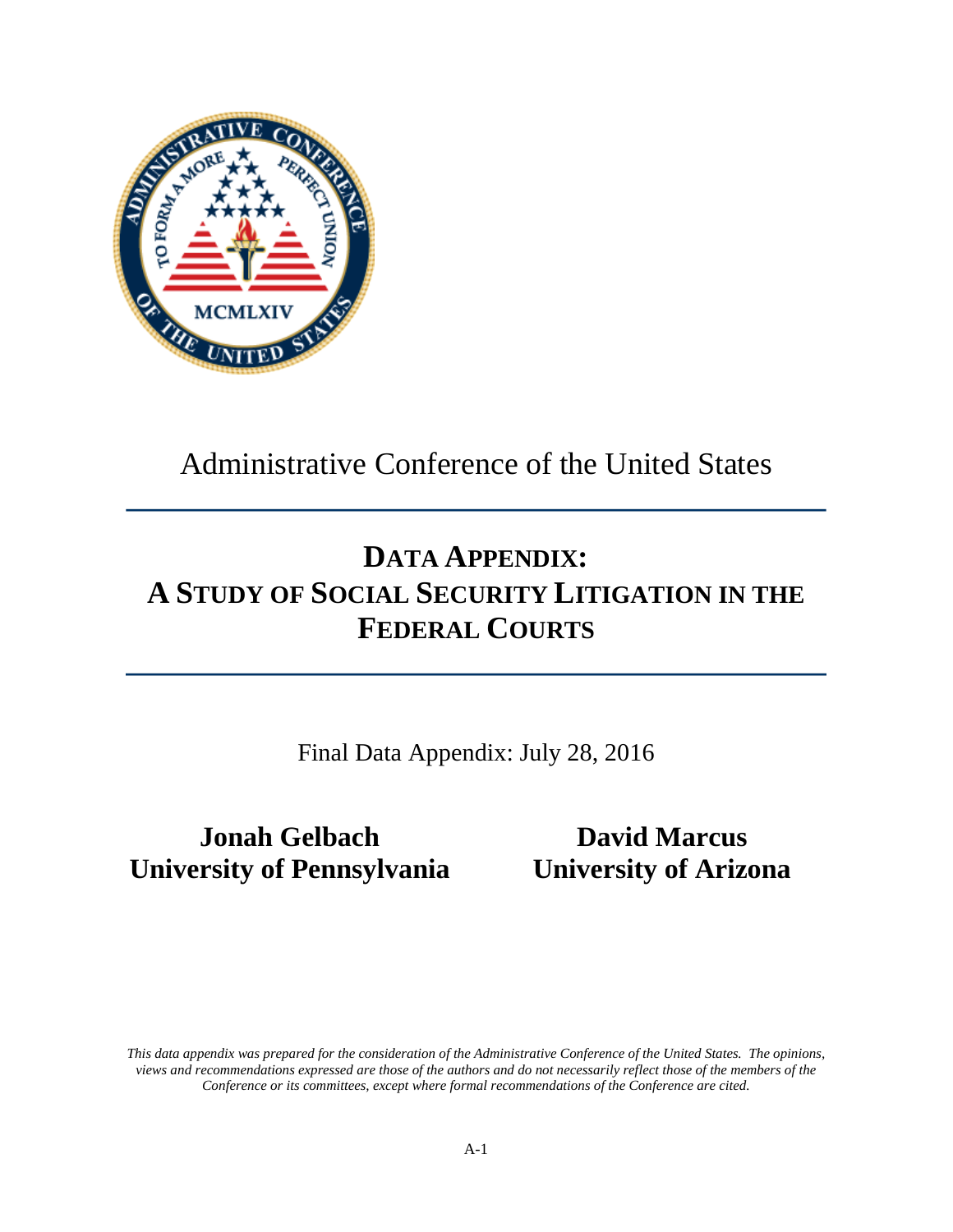We used several data sources for the quantitative aspects of this report.

### **1. Data from the Office of General Counsel (OGC)**

The first source was provided by SSA and includes records providing, *inter alia*, the following information about cases:

- State and U.S. district court divisional office name where the case was filed.
- A numerical case number that is part of the docket number as kept by each district court pursuant to the rules of the Administrative Office of the U.S. Courts ("AO").
- Information on whether the case was remanded or whether the agency's denial was affirmed in full.

These data were drawn from a database administered by OGC, and we will refer to this data source as the OGC data set. Because it provides information on case outcomes in a single file, the OGC data set was the primary one we used concerning the results of disability appeals. We dropped cases in the OGC data for which we could not identify either the year the case was filed, the district court in which it was filed, or the case number assigned to the case. The remaining data set had the following numbers of cases by year filed:

- 2010: 12,097 cases
- 2011: 12,848 cases
- 2012: 14,945 cases
- 2013: 11,536 cases

 $\overline{a}$ 

These cases were drawn from 85 of the 94 U.S. district courts. The districts unrepresented in this set of cases were: Southern District of Alabama; Guam; Eastern District of Louisiana; Middle District of Louisiana; Northern Mariana Islands; Utah; Virgin Islands; Eastern District of Wisconsin; and Western District of Wisconsin.

## **2. Data from the Office of Disability Adjudication and Review (ODAR)**

The agency also provided us with information from the Office of Disability Adjudication and Review ("ODAR"). These data arrived in several different files.

One of these contained information on what the agency calls "New Court Cases". As the agency explained to us, these are "the result of new civil lawsuit filings by claimants seeking Social Security or Supplemental Security Income benefits after denial through the Appeals Council level."[1](#page-1-0) This information in this file included a case's district court docket number, the judicial district in which it was filed, the year in which it was filed, the hearing office that handled the claim at the ALJ level, and several other variables we requested but ultimately determined we did not need to or could not use for this report. The New Court Cases data file did not contain information on how cases were resolved.

<span id="page-1-0"></span><sup>&</sup>lt;sup>1</sup> See file "ACUS Data Description v1.0.doc" provided as part of the second data feed from the agency (henceforth the "Data Description file"), at 1.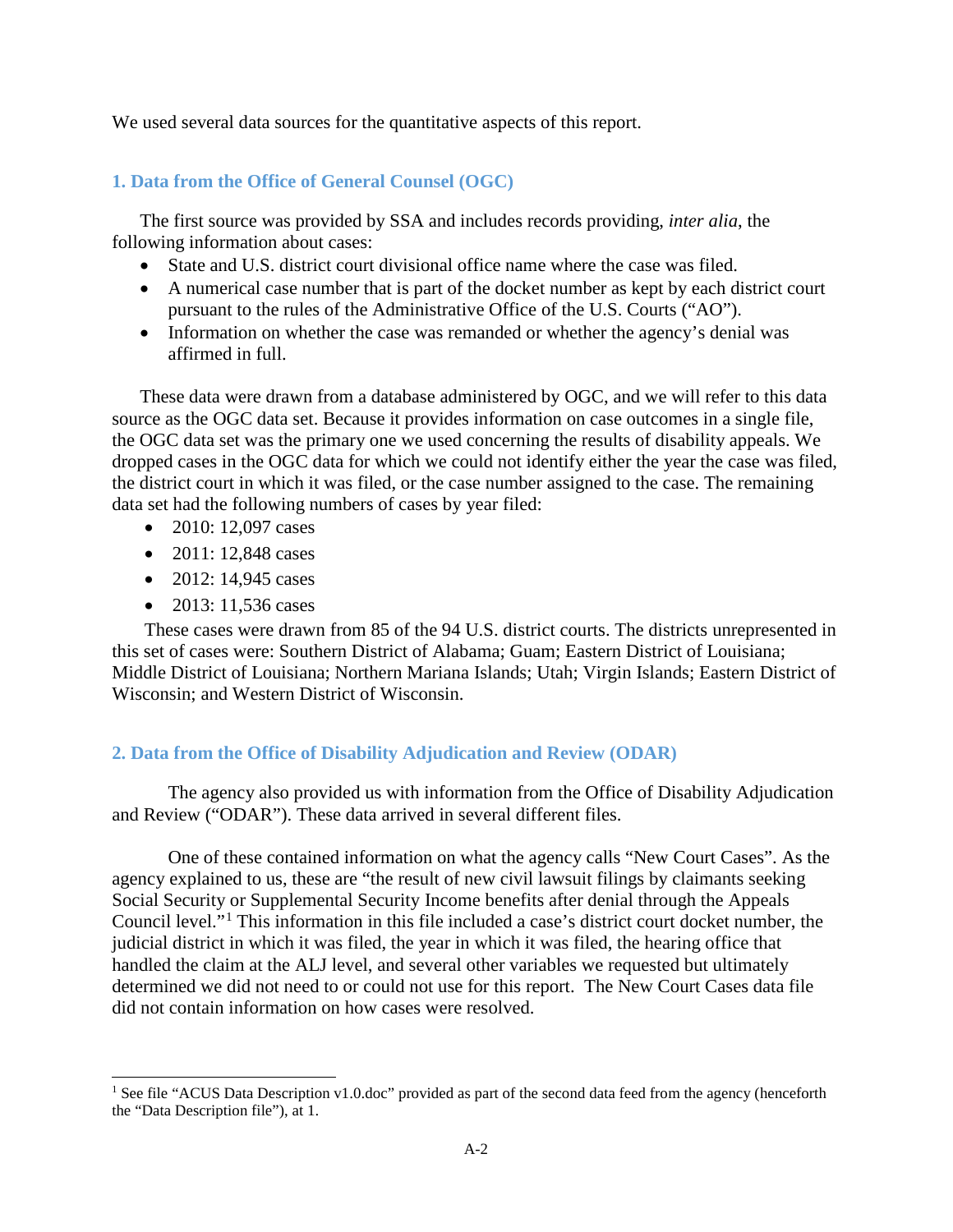A second file included information on what the agency calls "Court Remand Cases". These are "claims for benefits returned to the Social Security Administration by the courts after court review for further administrative action by SSA."<sup>[2](#page-2-0)</sup> By design, the Court Remand Cases file does not contain information on cases that were not remanded. To use this file to determine remand rates would require both (i) merging cases in this file to cases in the Court Remand Cases file, and (ii) knowing the status of those cases in the New Court Cases file that did not successfully merge.

While the Court Remand Cases file contains information that should in principle allow merging with cases in the New Court Cases file, we have no way of knowing whether cases that do not match are still pending or were affirmed. Especially for later years in the data, this problem left us concerned about the accuracy—and thus the usefulness—of using the two ODAR data files for most aspects of the quantitative analysis. In addition, the "CLMT\_ID" variable that was present in both files did not uniquely identify cases.<sup>[3](#page-2-1)</sup>

We did use the New Court Cases data file for some specialized purposes in Part IV.B. First, this file identifies the hearing office through which each district court appeal traveled, so we were able to use it to determine the fraction of cases filed in district courts that came from each hearing office. We used such information to link variables on ALJ productivity and hearing office award rates to districts for purposes of our second-step regression analysis. Second, we used information from this file in our qualitative analysis in Part IV.D, to determine the fraction of cases in which claimants were represented in two districts described therein.

SSA also provided us with information on the number of RVRs issued by district court and year. We used these counts, together with information on the number of decisions in each district and year, to generate an RVR rate.

#### **3. Docket Information**

The second data source is docket reports originally drawn from the Public Access to Court Electronic Records ("PACER") system by Westlaw, and then provided to one of us pursuant to a contract agreement with Thomson Reuters, owner of Westlaw. Among other things, these docket reports provide:

- (i) The name of the U.S. district court where the case was filed, and, often, the name of the office where the case was filed.
- (ii) The full case docket number kept by the AO, which includes a number corresponding to the code for each district court divisional office.
- (iii) The PACER "nature of suit" code. Social Security disability appeal cases have the value 863 or 86[4](#page-2-2) for this field.<sup>4</sup>
- (iv) Text indicating whether any party was represented or proceeded *pro se*.
- (v) The name of the Article III judge and/or magistrate judge assigned to the case.

 $\overline{a}$ 

<span id="page-2-0"></span><sup>2</sup> Data Description file, at 1.

<span id="page-2-1"></span><sup>&</sup>lt;sup>3</sup> We reached out to the agency for help with these files but were told that the IT employee who constructed the data files had changed jobs.

<span id="page-2-2"></span><sup>4</sup> *See* https://www.pacer.gov/documents/natsuit.pdf.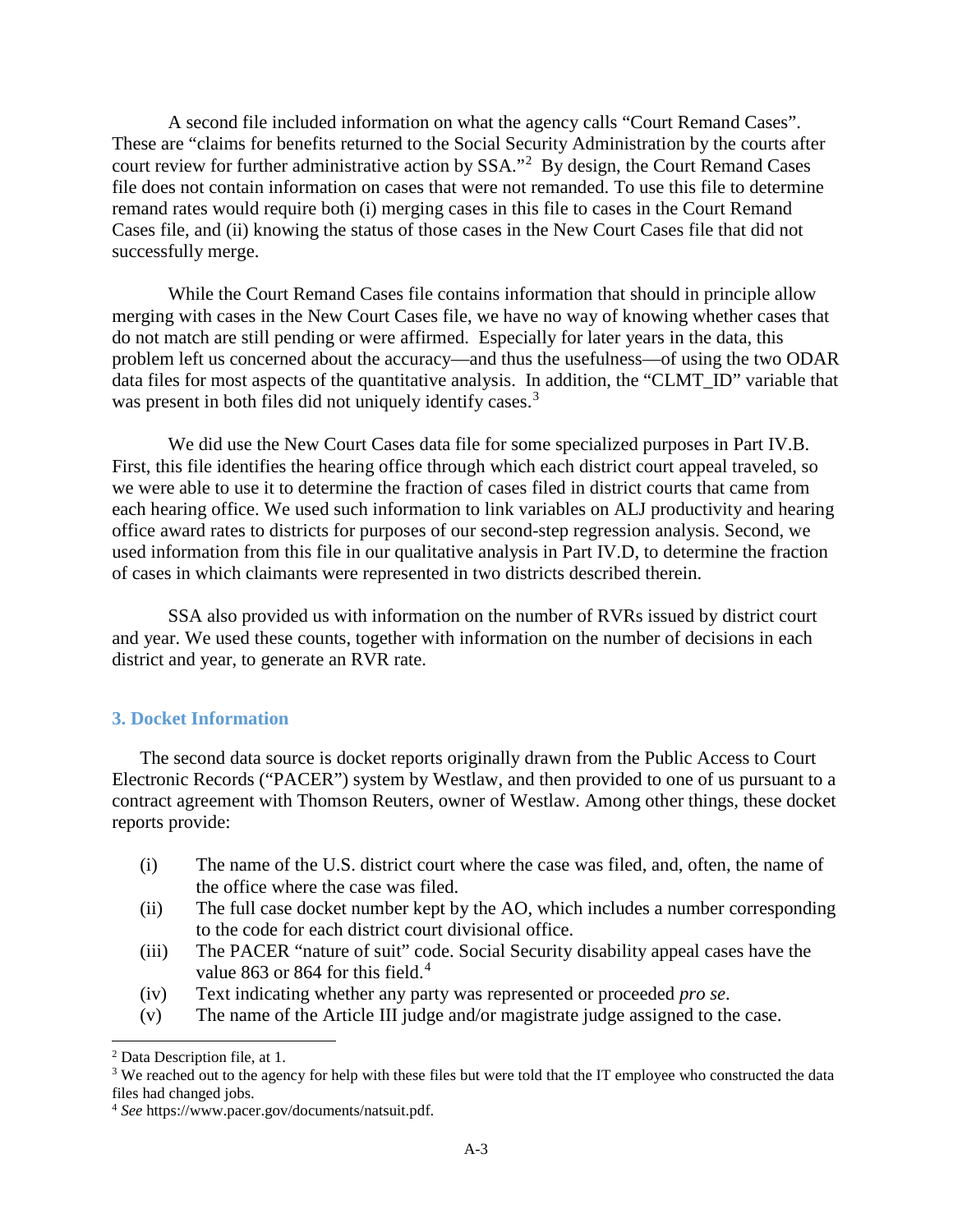For our quantitative investigation of judge-specific variables in Part IV.A, we used this information to match case data from docket reports to the OGC data set described above. There were 51,445 cases in the OGC data that were filed between 2010 and 2013 and for which we believed we were able to identify the district court in which the case were filed. Of these, 2,995 cases had docket sequence numbers equal to the docket sequence number for at least one other case filed in the same year and, from what we could tell, district court. We dropped these 2,995 "duplicate" cases, leaving us with 48,450 uniquely identified cases in the OGC data for filing years 2010-2013. Using our dockets data, we were able to match a judge to 46,078 of these 48,450, which is a match rate of 95.1%. Thus we were able to match a judge to just over 95% of cases in the OGC data that we sought to match.<sup>[5](#page-3-0)</sup>

#### **4. Other Data Used**

 $\overline{a}$ 

The sources of other data we used are as follows:

- **(a) District-level caseload pressures.** We measured the importance of caseload pressures with two variables. The first is the share of all civil cases in the district that are disability appeals. We obtained data on both the numerator and denominator of this variable from several years of the Statistical Tables For The Federal Judiciary's Table C-3, "U.S. District Courts—Civil Cases Commenced, by Nature of Suit and District". The second was the number of pending cases—whether civil or criminal per congressionally approved Article III judgeship. We obtained both the numerator and denominator of this Federal Court Management Statistics tables titled "Comparison of Districts Within the Circuits".
- **(b) Judicial trust in the federal government**. We obtained data on the share of criminal sentences in a district in which judges sentenced criminal defendants to more lenient terms than given by federal sentencing guidelines. These data are available in the "Individual Offender Datafiles", which we downloaded from http://www.ussc.gov/research-and-publications/commission-datafiles#individual.
- **(c) District-level variables constructed in an effort to measure the performance of hearing offices within the district.** We used ODAR data posted on the SSA website to compile hearing office-level values of the award rate and the number of dispositions per day per ALJ. We downloaded this information from [https://www.ssa.gov/appeals/DataSets/archive/archive\\_data\\_reports.html.](https://www.ssa.gov/appeals/DataSets/archive/archive_data_reports.html) We then had to match the information provided to the hearing office provided in cases in the ODAR data. To do so we undertook the following steps, which we illustrate with the hearing office award rate variable we constructed:

<span id="page-3-0"></span><sup>&</sup>lt;sup>5</sup> We note that many more cases in the dockets data did not match a case in the OGC data (there were a total of 62,129 cases in the dockets data, for a match rate of  $46,078/62,129=0.742$ —just under 75%). There are two reasons why this is not surprising. First, the dockets data included both terminated and still-open civil actions, whereas our OGC data include only terminated cases. Second, as noted above we were not able to identify the district for all cases in the OGC data.